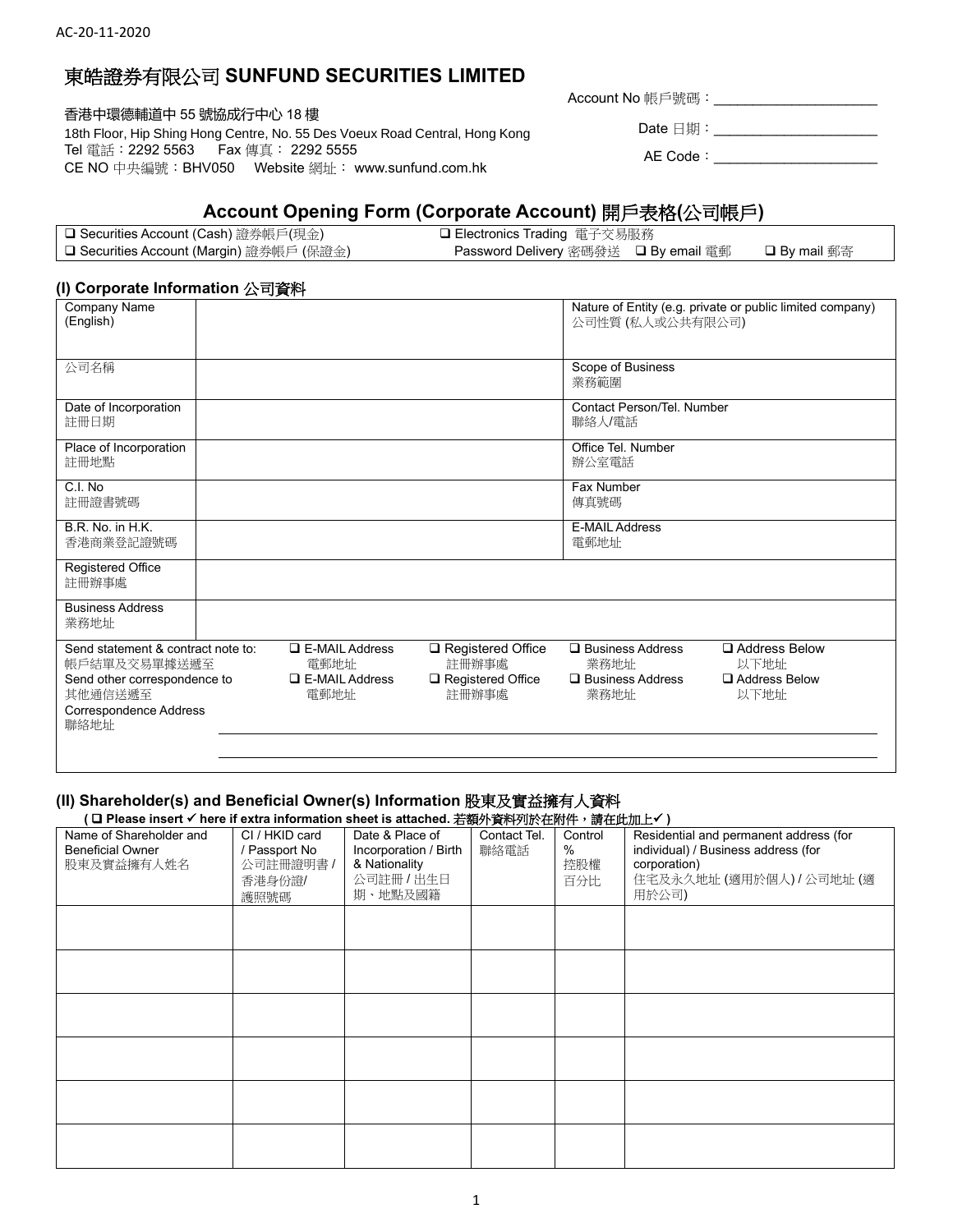### **(III) Director(s) Information** 董事資料

**(** ❑ **Please insert** ✓ **here if extra information sheet is attached.** 若額外資料列於在附件,請在此加上✓ **)**

| Name of Director<br>董事姓名 | HKID card<br>/Passport No<br>香港身份證/護照號碼 | Place of Birth<br>& Nationality<br>出生地點及國<br>籍 | Contact Tel.<br>聯絡電話 | Residential address<br>住宅地址 |
|--------------------------|-----------------------------------------|------------------------------------------------|----------------------|-----------------------------|
|                          |                                         |                                                |                      |                             |
|                          |                                         |                                                |                      |                             |
|                          |                                         |                                                |                      |                             |
|                          |                                         |                                                |                      |                             |
|                          |                                         |                                                |                      |                             |

#### **(IV) Financial Profile** 財務狀況

| Paid Up Capital    | Liquid Assets                  |
|--------------------|--------------------------------|
| 繳足股本 (in HK\$ 港幣)  | 流動資產 (in HK\$ 港幣):             |
| Net Asset Value    | Latest Annual Profit after Tax |
| 資產淨值 (in HK\$ 港幣): | 最近年度除稅後利潤 (in HK\$ 港幣):        |

#### **(V) Investment Experience and Objective** 投資經驗及目標

| Experience with Investment Product 投資產品經驗                                                                                                  |                        |                        |                                   |                                  |                                 |
|--------------------------------------------------------------------------------------------------------------------------------------------|------------------------|------------------------|-----------------------------------|----------------------------------|---------------------------------|
| □ Stocks 證券                                                                                                                                | □ Nil 沒有               | $\Box$ <1 year $\mp$   | $\Box$ 1-3 years $\mp$            | $\square$ 3-5 years $\#$         | $\square$ >5 years $\#$         |
| <b>□ CBBC</b> 牛熊證                                                                                                                          | □ Nil 沒有               | $\Box$ <1 year $\mp$   | $\square$ 1-3 years $\#$          | $\square$ 3-5 years $\#$         | $\Box$ >5 years $\#$            |
| □ Warrants 衍生權證 (窩輪)                                                                                                                       | □ Nil 沒有               | $\Box$ <1 year $\mp$   | $\Box$ 1-3 years $\pm$            | $\square$ 3-5 years $\nsubseteq$ | $\square$ >5 years $\#$         |
| □ Futures/Options 期貨/期權                                                                                                                    | □ Nil 沒有               | $\Box$ <1 year $\mp$   | $\Box$ 1-3 years $\mp$            | $\Box$ 3-5 years $\#$            | $\square$ >5 years $\nsubseteq$ |
| □ Funds 基金                                                                                                                                 | □ Nil 沒有               | $\Box$ <1 year $\mp$   | $\Box$ 1-3 years $\mp$            | $\square$ 3-5 years $\#$         | $\square$ >5 years $\nsubseteq$ |
| □ Bonds 債券                                                                                                                                 | □ Nil 沒有               | $\Box$ <1 year $\mp$   | $\Box$ 1-3 years $\pm$            | $\square$ 3-5 years $\#$         | $\square$ >5 years $\#$         |
| <b>□ Others</b> 其他                                                                                                                         | □ Nil 沒有               | $\Box$ <1 year $\mp$   | $\Box$ 1-3 years $\#$             | $\square$ 3-5 years $\#$         | $\square$ >5 years $\nsubseteq$ |
| Estimated Investment Amount 估計投資金額                                                                                                         |                        |                        |                                   |                                  |                                 |
| $\Box$ <= \$100.000<br>$\Box$ \$100,001 - \$1,000,000 $\Box$ \$1,000,001 - \$5,000,000                                                     |                        |                        | $\Box$ \$5,000,001 - \$10,000,000 |                                  | $\Box$ >\$10,000,000            |
| Investment Objective 投資目標 (choose ONE only 只選一項)                                                                                           |                        |                        |                                   |                                  |                                 |
| □ Capital Gain 資本增值<br><b>□ Speculation</b> 投機                                                                                             |                        | □ Hedging 對沖           |                                   | □ Dividend Yield 股息回報            |                                 |
| <b>□ Others</b> 其他                                                                                                                         |                        |                        |                                   |                                  |                                 |
| Investment Time Horizon 投資年期                                                                                                               |                        |                        |                                   |                                  |                                 |
| $\Box$ <1 year $\mp$<br>$\Box$ 1-5 years $\mp$                                                                                             | $\Box$ 6-10 years $\#$ | $\Box$ >10 years $\pm$ |                                   |                                  |                                 |
| We wish to purchase the following derivative product(s) which is/are traded on an exchange                                                 |                        |                        |                                   |                                  |                                 |
| 吾等希望購入以下可在交易所買賣之衍生產品                                                                                                                       |                        |                        |                                   |                                  |                                 |
| □ Callable Bull/Bear Contracts (CBBC) 牛熊證 / Derivative Warrants 衍生權證 (窩輪) / Exchange-Traded Funds (ETFs) 交易所買賣基金                           |                        |                        |                                   |                                  |                                 |
|                                                                                                                                            |                        |                        |                                   |                                  |                                 |
| Knowledge of Derivative Products 對衍生產品的認識:                                                                                                 |                        |                        |                                   |                                  |                                 |
| □ 1. We underwent training or attended courses on derivative products. 吾等曾接受有關衍生產品的培訓或修讀相關課程。                                              |                        |                        |                                   |                                  |                                 |
| □ 2. We have current or previous work experience related to derivative products. 吾等現時或過去擁有與衍生產品有關的工作經驗。                                    |                        |                        |                                   |                                  |                                 |
| □ 3. We have executed five or more transactions within the past three years in derivative products, e.g. Derivative Warrants, Callable     |                        |                        |                                   |                                  |                                 |
| Bull/Bear Contracts, Stock Options, Index Futures and Options, Commodities Futures, Structured Products, and Exchange-Traded Funds         |                        |                        |                                   |                                  |                                 |
| adopting synthetic replication, etc.吾等於過去 3 年内曾執行過 5 次或以上有關衍生產品的交易,例如:衍生權證、牛熊證、股票期權、指數                                                     |                        |                        |                                   |                                  |                                 |
| 期貨及期權、商品期貨、結構性產品及合成複製策略的交易所買賣基金等。                                                                                                          |                        |                        |                                   |                                  |                                 |
| <b>□ 4. We do not have any knowledge of derivative products.</b> 吾等並未有衍生產品之認識                                                              |                        |                        |                                   |                                  |                                 |
|                                                                                                                                            |                        |                        |                                   |                                  |                                 |
| SSL has accessed the Client based on the information provided above, and have notified the Client that it is compulsory to understand      |                        |                        |                                   |                                  |                                 |
| derivative products before trading them. SSL has also warned the Client about the product nature, characteristics and risk associated with |                        |                        |                                   |                                  |                                 |
| derivative products.                                                                                                                       |                        |                        |                                   |                                  |                                 |

東皓證券已根據以上資料對客戶進行評估,並已通知客戶買賣衍生產品前必須對相關產品具備足夠的認識,及已提醒客戶要注意衍生產品之產 品性質、特性及風險。

### **(VI) Settlement Bank Information** 交收銀行資料 **(For Fund Deposit Only** 只供入數之用**)**

| Currency<br>貨幣 | Name of Bank<br>銀行名稱 | <b>Account Number</b><br>戶口號碼 |
|----------------|----------------------|-------------------------------|
| HKD 港元         |                      |                               |
| USD 美金         |                      |                               |
| 、民幣<br>RMB     |                      |                               |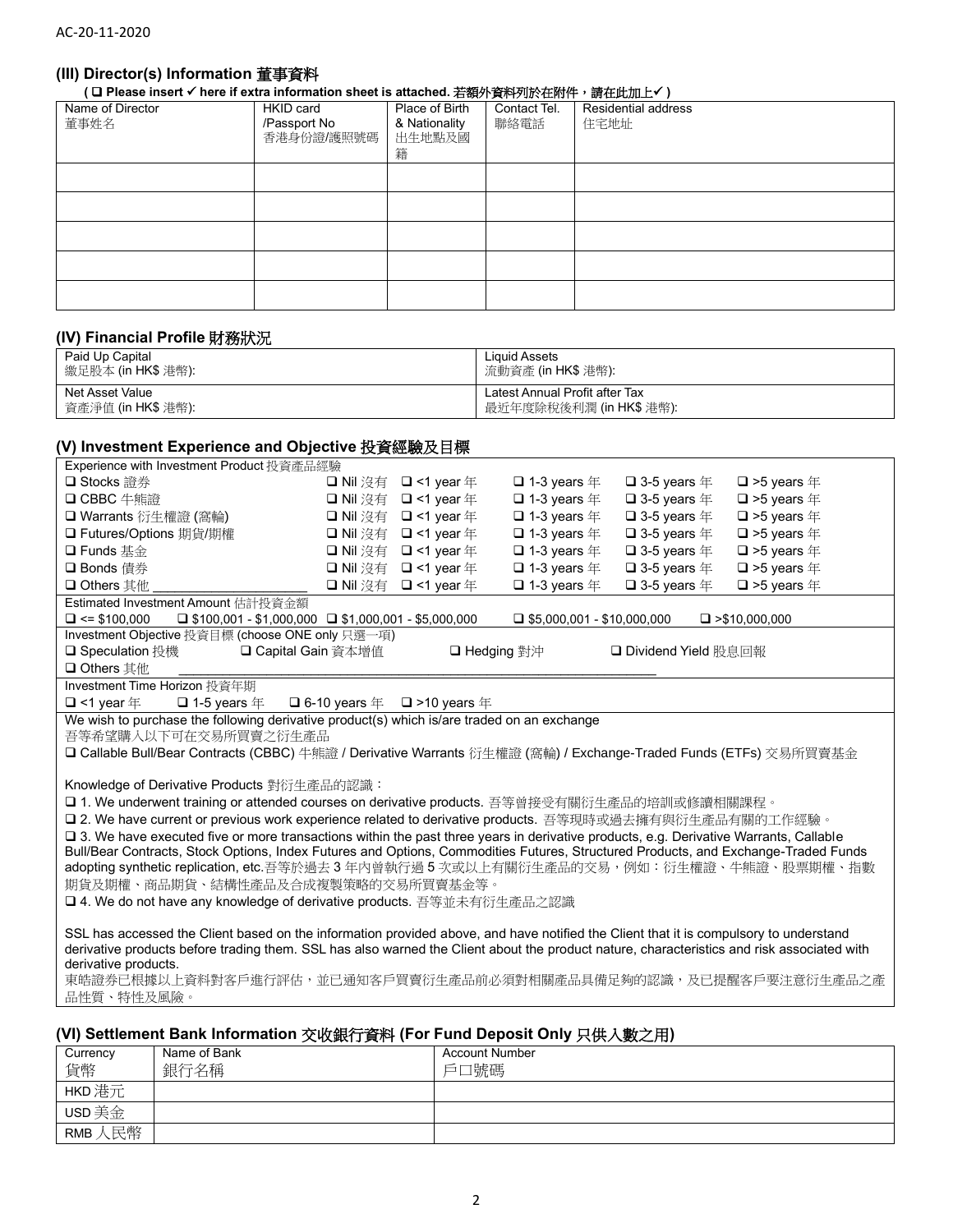### **(VII) Authorised Person(s) Information** 授權操作帳戶人資料

| Particulars of Authorised Person(s) 授權人資料                                                                                       | Group 組別       | Signature(s) of Authorised Person(s) 授權人簽署 |              |
|---------------------------------------------------------------------------------------------------------------------------------|----------------|--------------------------------------------|--------------|
| Name 姓名:                                                                                                                        |                |                                            |              |
| HKID No. 身份證號碼:                                                                                                                 |                |                                            |              |
| Contact No.聯絡電話:                                                                                                                |                |                                            |              |
| Name 姓名:                                                                                                                        |                |                                            |              |
| HKID No. 身份證號碼:                                                                                                                 |                |                                            |              |
| Contact No.聯絡電話:                                                                                                                |                |                                            |              |
| Name 姓名:                                                                                                                        |                |                                            |              |
| HKID No. 身份證號碼                                                                                                                  |                |                                            |              |
| Contact No.聯絡電話:                                                                                                                |                |                                            |              |
| Name 姓名:                                                                                                                        |                |                                            |              |
| HKID No. 身份證號碼:                                                                                                                 |                |                                            |              |
| Contact No. 聯絡電話                                                                                                                |                |                                            |              |
| Name 姓名:                                                                                                                        |                |                                            |              |
| HKID No. 身份證號碼                                                                                                                  |                |                                            |              |
| Contact No. 聯絡電話:                                                                                                               |                |                                            |              |
| Signing Instruction 簽署指示                                                                                                        |                |                                            |              |
| □ Any one of Authorised Person(s) 任何一位授權人的指示                                                                                    |                | □ Any two Authorised Persons 任何兩位授權人的共同指示  |              |
| □ Any ____ from Group _____ & any one from Group _____<br>jointly                                                               |                |                                            |              |
| 位授權人及組別<br>中任何____<br>中任何<br>位授權人的共同指示<br>組別                                                                                    |                |                                            |              |
|                                                                                                                                 |                |                                            |              |
| (VIII) Declaration 聲明                                                                                                           |                |                                            |              |
| Identity Declaration 身份聲明                                                                                                       |                |                                            |              |
| Are you acting as an intermediary for the account? 閣下是否以中介人身份操作帳戶?                                                              |                |                                            | <b>Q</b> YES |
|                                                                                                                                 |                |                                            | 是            |
| If yes 如是, Name of the ultimate beneficial owner(s) 戶口最終權益擁有人名稱:________________                                                |                |                                            | $\square$ NO |
|                                                                                                                                 | Phone No 電話號碼: |                                            | 否            |
| Are you a licensed corporation licensed by or a registered institution registered with the Securities and Futures Commission    |                |                                            | <b>Q</b> YES |
| ("SFC") under the Securities and Futures Ordinance?                                                                             |                |                                            | 是            |
| 閣下是否為證券及期貨條例中所定義的由證券及期貨事務監察委員會發牌的持牌法團或 註冊機構?                                                                                    |                |                                            | $\square$ NO |
| If yes, CE No. is 如是,中央編號為                                                                                                      |                |                                            | 否            |
| Does any director, shareholder or authorised person of your corporation have any relationship with any substantial shareholder, |                |                                            | <b>Q</b> YES |
| director or employee of SSL or its associated companies?                                                                        |                |                                            | 是            |
| 貴公司之任何董事、股東或授權人是否與東皓證券或其關聯公司之主要股東、董事或僱員有任何關係?                                                                                   |                |                                            | $\square$ NO |
|                                                                                                                                 |                |                                            | 否            |

If yes 如是, Name of associated company (if applicable) 關聯公司名稱 (如適用) : \_\_\_\_\_\_\_\_\_\_ Name of shareholder/director/employee\*股東/董事/僱員\*名稱 : \_\_\_\_\_\_\_\_\_\_\_\_\_\_\_\_\_\_\_\_\_\_\_\_\_\_\_\_\_<br>Relationship 關係: Is any director, shareholder or authorized person of your corporation a client of SSL or their respective associated companies? 貴公司之任何董事、股東或授權人士是否東皓證券或其關聯公司的客戶? If yes 如是, Account Name 帳戶名稱: \_\_\_\_\_\_\_\_\_\_\_\_\_\_\_\_\_\_\_\_\_\_\_\_\_\_\_\_\_\_\_\_\_\_\_\_\_\_\_ Account No 帳戶號碼: \_\_\_\_\_\_\_\_\_\_\_\_\_\_

否 Is any director, shareholder or authorized person of your corporation a staff of SSL or their respective associated companies? 貴公司之任何董事、股東或授權人士是否東皓證券或其各自之聯營公司的職員? If yes 如是, Name of staff 職員名稱: ❑ YES 是 ❑ NO 否 Are you a U.S. citizen (e.g. holding U.S. Passport) or U.S. resident alien (e.g. holding U.S. green card)? 閣下是否為美國公民 (持有美國護照)或美國居民(持有美國綠卡)? If yes, please fill in Form W-9. Otherwise, please fill in Form W-8BEN. 如是,請填寫 W-9 表格,否則請填寫 W-8BEN 表格。 ❑ YES 是 ❑ NO 否 Is any director, shareholder or authorized person of your corporation an employee of a licensed corporation or a registered institution under the Securities and Futures Ordinance (whether the relevant person is currently a SFC licensed person /HKMA ❑ YES 是

❑ YES 是 ❑ NO

registered relevant individual or not)? 貴公司之任何董事、股東或授權人士是否為任何根據證券及期貨條例中的持牌法團或註冊 機構之僱員〈不管相關人士現時是否為證監會持牌人士/金管局註冊有關人士〉? If yes, the relevant person must provide consent letter from his/her employer 如是, 相關人士必須出示其僱主之授權信 Name of Licensed Corporation/Registered Institution 持牌法團/註冊機構名稱: Position 職位: \_\_\_\_\_\_\_\_\_\_\_\_\_\_\_\_\_ CE No. 中央編號: (Employer 僱主)\_\_\_\_\_\_\_\_\_\_/( Employee 僱員) \_\_\_\_\_\_\_\_\_\_(If any 如有) ❑ NO 否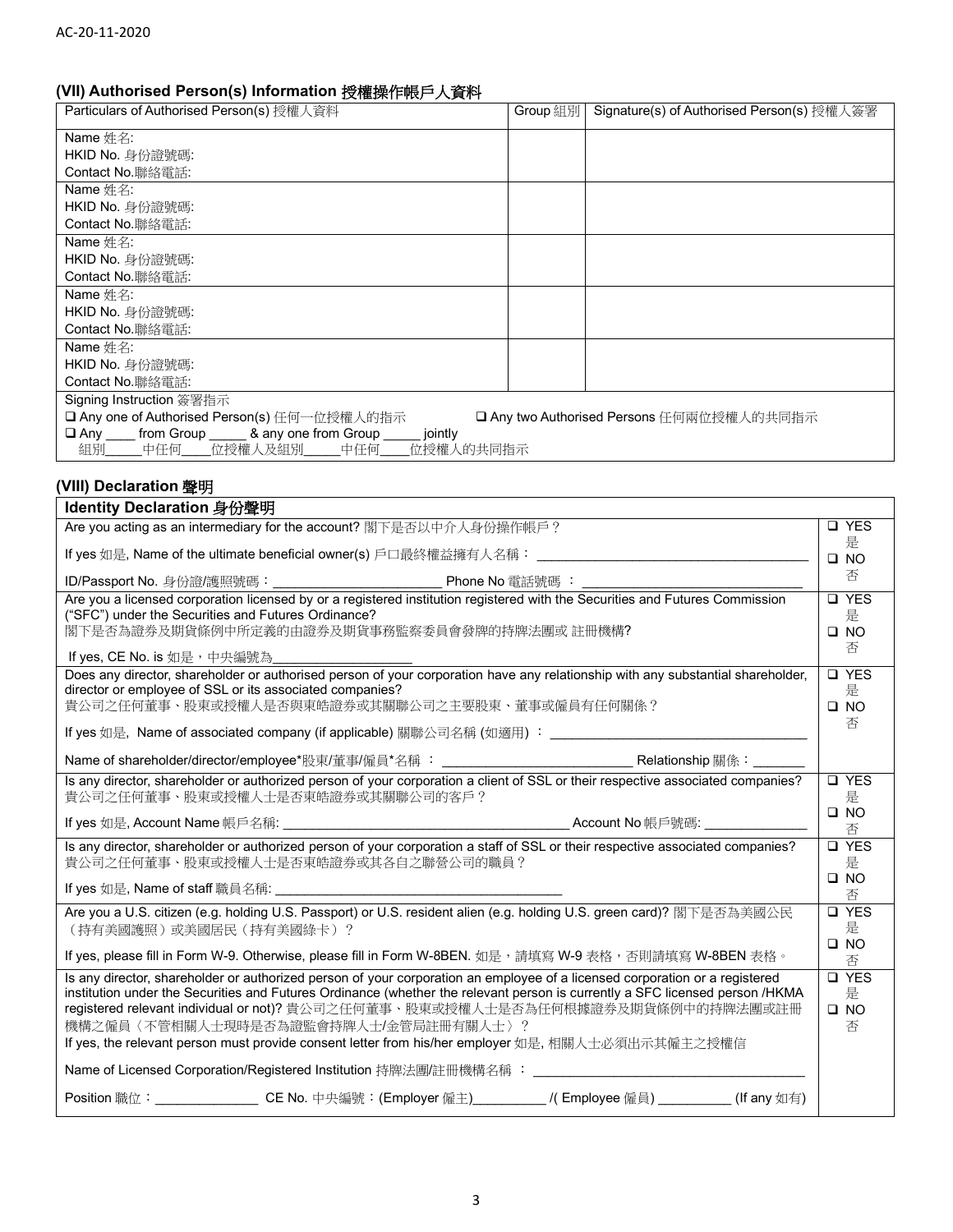| Related Account(s) 相關帳戶 |  |
|-------------------------|--|
|                         |  |

| Does your corporation have any related account(s) with SSL? 貴公司是否持有東皓證券的其他關聯帳戶?                                                                                                                      |                     |                     |                    | □ YES        |
|------------------------------------------------------------------------------------------------------------------------------------------------------------------------------------------------------|---------------------|---------------------|--------------------|--------------|
| 1. Corporate account of the same name 同一名稱的公司帳戶<br>Relationship 關係:                                                                                                                                  |                     |                     |                    | 是            |
| 2. Corporate account of the same group 同一集團內的公司帳戶                                                                                                                                                    |                     |                     |                    | $\square$ NO |
| 3. Personal account or Corporate account of the substantial shareholder, either alone or with the spouse, in<br>control of 35% or above of the voting rights<br>主要股東單獨或與配偶共同控制 35%或以上的表決權之的私人帳戶或公司帳戶 |                     |                     |                    | 否            |
| Name of Account<br>帳戶名稱                                                                                                                                                                              | Control %<br>控股權百分比 | Account No.<br>帳戶號碼 | Relationship<br>關係 |              |
|                                                                                                                                                                                                      |                     |                     | $1\quad2\quad3$    |              |
|                                                                                                                                                                                                      |                     |                     | $1 \t2 \t3$        |              |
|                                                                                                                                                                                                      |                     |                     | 2 3                |              |
|                                                                                                                                                                                                      |                     |                     |                    |              |

## **Use of Personal Data in Direct Marketing** 使用個人資料作直接促銷用途

We, as the account holder, are hereby informed that SSL and/or any of the holding companies/subsidiaries associated with SSL (collectively "SSL Group Companies") intends to use and transfer within SSL Group Companies the personal data of us and various individuals related to this account (collectively "Data Subjects") for the direct marketing of: (i) financial services and investment products; (ii) related promotion schemes; (iii) financial and investment advices; or (iv) promotional and marketing events of SSL Group Companies for the aforesaid services or products. Such personal data includes the Data Subjects' name, contact details, financial background and statistical data which are provided to SSL Group Companies under this Account Opening Form or obtained by SSL Group Companies from time to time. We understand that we may, at any time, require SSL Group Companies to cease to use or transfer within SSL Group Companies the Data Subjects' personal data for direct marketing through such channel prescribed by SSL Group Companies.

吾等,作為帳戶持有人,現獲告知東皓證券及/與之有關的任何控股/子公司(統稱 "東皓集團公司") 擬使用及在東皓集團公司之間轉移吾等及 各與本帳戶有關人士(統稱"資料當事人")之個人資料以直接促銷: (i) 金融服務和產品; (ii) 相關優惠計劃; (iii) 金融與投資建議;或 (iv) 東皓集 團公司就前述產品及服務之業務推廣和宣傳活動。該等資料當事人的資料包括吾等在本開戶表格中向東皓集團公司提供的及東皓集團公司不時 獲得的姓名、聯絡詳情、財務背景及統計資料等個人資料。吾等明白吾等可以隨時通過東皓集團公司指定的渠道要求東皓集團公司停止在直接 促銷中使用吾等的個人資料。

- ❑ We agree to the aforesaid use of the Data Subjects' personal data in SSL Group Companies. 吾等同意東皓集團公司如上述情況使用資料當事人之個人資料。
- ❑ We agree to the aforesaid transfer of the Data Subjects' personal data within SSL Group Companies 吾等同意如上述情況在東皓集團公司之間轉移資料當事人之個人資料。
- ❑ We object to the use of or transfer within SSL Group Companies the Data Subjects' personal data by SSL Group Companies in direct marketing.

吾等反對東皓集團公司使用或在東皓集團公司之間轉移資料當事人的個人資料作直接促銷用途。

#### **(IX) Acknowledgement and Execution by the Client** 客戶確認及簽署

1. We, hereby confirm and represent that the information on this Account Opening Form is true, complete and correct. SSL is entitled to rely fully on such information and representations for all purposes, unless SSL receives notice in writing of any change of information contained on this Account Opening Form. SSL or any of its agents is hereby authorized at any time to contact anyone, including our banks or any credit agency, for the purpose of verifying the information provided on this Account Opening Form.

吾等謹此聲明在本開戶表格所提供之資料全部為真實、完整及正確,除非東皓證券接到更改有關本開戶表格內容之書面通知,否則東皓證券 有權完全依賴此等資料及聲明作一切用途。東皓證券或其代理獲授權可隨時就核對本開戶表格資料事宜,與任何人包括吾等之銀行或任何信 用機構進行核實。

2. We, hereby confirm that we have been provided the Client Agreement ("the Agreement") of SSL, the Terms of Electronic Trading Services (if applicable) and the Risk Disclosure Statement ─ Securities Trading Account in a language of my/our choice (English or Chinese), receipt of copy of which is hereby acknowledged by us. We acknowledge that we have read and understood the content of the aforementioned documents.

吾等確認東皓證券已按吾等選擇的語言(英文或中文)提供了客戶協議書("該協議書")、及電子交易服務條款(如適用)及風險披露聲明書 ─ 證 券交易帳戶之副本。吾等確認吾等已閱讀及明白以上文件之內容。

3. We, hereby apply to open the types of account(s) and service(s) which we choose on the front page of this Account Opening Form and confirm that we have read and understand the relevant provisions of the attached Client Agreement and accept and agree to be bound by the Agreement as the same may be amended from time to time, and we hereby give you notice in writing that we confirm and authorize SSL to exercise all powers of the Standing Authorization under the Client Agreement. We understand and agree that Sunfund Securities shall have absolute rights to amend, delete or substitute any of the terms herein or add new terms to the Agreement (including but not limited to the Fees and Charges Schedule). We acknowledge that we should visit the company website (https://www.sunfundsecurities.com.hk/) from time to time for obtaining the latest Agreement and read the terms thereof. Such amendment, deletion, substitution or addition shall be deemed as effective and incorporated herein (and shall form part of the Agreement) on the date of publication of such amendment notice. We understand that we may raise written objection within seven (7) days after the publication of such amendment notice at the SSL Website. Failing which, it shall be deemed an acceptance of such amendment, deletion, substitution or addition.

 吾等現申請開立吾等在本開戶表格頁首所選擇之帳戶及服務類別。吾等確認已閲讀並明白附上之客戶協議書内所有有關條款并且接受及同意 收可不時被修改的協議書之條款所約束,吾等在此以書面通知、及確認並授權東皓行使在客戶協議書内全部的常設授權。吾等明白及同意東 皓證券有絕對權利修訂、刪除或替代本協議(包括但不限於" 費用及收費" 的條款)內的任何條款或增加新條款。吾等應不時登入公司網 站(https://www.sunfundsecurities.com.hk/) 以獲得最新之本協議並細閱其條款。該等修訂、刪除替代或增加的條款將於修訂通知刊載當日生 效及納入本協議內(並構成本協議的一部分)。吾等可於修訂通知在東皓網站上刊載當日後七(7)日內提出書面反對,否則將被視為接受 該等修訂、刪除、替代或增加的條款。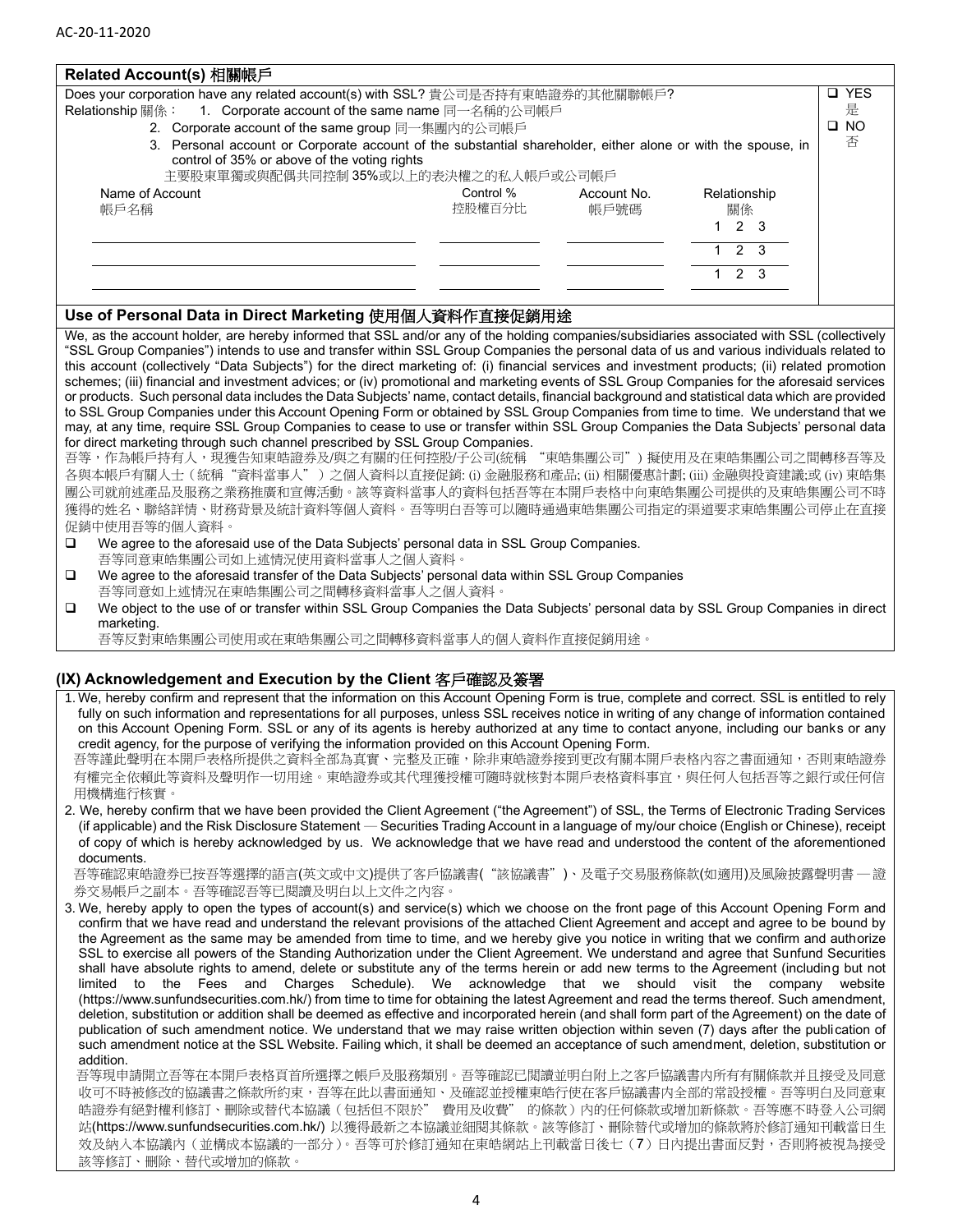| any other stock exchanges.                                                                    |                                                                                                                                        | 4. We request SSL to open a securities trading account ("the Account") for us and agree to abide by the rules and regulations of the Exchange<br>or any other regulatory body(ies) as amended from time to time governing the purchase and sale of securities quoted on the Exchange or |  |  |
|-----------------------------------------------------------------------------------------------|----------------------------------------------------------------------------------------------------------------------------------------|-----------------------------------------------------------------------------------------------------------------------------------------------------------------------------------------------------------------------------------------------------------------------------------------|--|--|
| 之條例及規則。                                                                                       |                                                                                                                                        | 吾等要求東皓為吾等開立證券買賣帳戶("該帳戶")並同意遵守聯交所及其他監管機構不時修訂以監管於聯交所或其他交易所進行證券買賣                                                                                                                                                                                                                          |  |  |
|                                                                                               |                                                                                                                                        | 5. We, further acknowledge and confirm that we have been invited by SSL to read the Risk Disclosure Statement — Securities Trading Account                                                                                                                                              |  |  |
| 有此意願)。                                                                                        | and the Terms of Electronic Trading Services (if applicable); ask questions and take independent advice, if we so wish.                | 吾等進一步確認東皓已經邀請吾等閱讀風險披露聲明書 - 證券交易帳戶及電子交易服務條款(如適用);提出問題及徵求獨立的意見 (如吾等                                                                                                                                                                                                                       |  |  |
|                                                                                               |                                                                                                                                        | 6. We want to use the internet securities trading service. We have read and understood the provisions of the Terms of Electronic Trading                                                                                                                                                |  |  |
|                                                                                               | Services as set out in the Standard Terms and Conditions of the Agreement and we accept to be bound by the same (if applicable).       |                                                                                                                                                                                                                                                                                         |  |  |
| 約束(如適用)。                                                                                      |                                                                                                                                        | 吾等欲使用互聯網證券交易服務,吾等已經閱讀並明白在該協議書內的標準條款及細則中所載之電子交易服務條款的細則,並接受這些條款的                                                                                                                                                                                                                          |  |  |
| Agreement.                                                                                    | 7. We, have carefully read, fully understood and agreed to accept and be bound by the Personal Information Collection Statement of the |                                                                                                                                                                                                                                                                                         |  |  |
| 吾等已仔細閱讀、完全理解並同意接受及遵守該協議書內之個人資料收集聲明。                                                           |                                                                                                                                        | 8. We understand and agree that the "Fee and Charges" may be updated from time to time and published at                                                                                                                                                                                 |  |  |
| https://www.sunfundsecurities.com.hk/securities/fees and charges/                             | 吾等明白及同意"費用及收費"會不定期更新,並刊登的於網頁 https://www.sunfundsecurities.com.hk/securities/fees_and charges/ 內。                                      |                                                                                                                                                                                                                                                                                         |  |  |
|                                                                                               |                                                                                                                                        | 9. We agree that SSL shall be entitled to deposit all moneys or funds held in the securities account and all moneys received for or on account                                                                                                                                          |  |  |
|                                                                                               |                                                                                                                                        | of the Client with one or more accounts at one or more licensed banks. Any interest accrued on such moneys or funds shall belong to SSL                                                                                                                                                 |  |  |
|                                                                                               | absolutely. We hereby expressly waive any or all rights, claims and entitlements whatsoever to such interest.                          | 吾等同意東皓證券有權將證券帳戶中所有款項或資金,以及為客戶收取的所有款項存放在一間或多間持牌銀行的 一個或多個帳戶內,而該等                                                                                                                                                                                                                          |  |  |
|                                                                                               | 款項或資金累算的任何利息,均屬於東皓證券所有。吾等謹此明確地放棄該利息附帶的任何或所有權利、索償權及享有權。                                                                                 |                                                                                                                                                                                                                                                                                         |  |  |
|                                                                                               |                                                                                                                                        |                                                                                                                                                                                                                                                                                         |  |  |
|                                                                                               |                                                                                                                                        |                                                                                                                                                                                                                                                                                         |  |  |
|                                                                                               |                                                                                                                                        |                                                                                                                                                                                                                                                                                         |  |  |
|                                                                                               |                                                                                                                                        |                                                                                                                                                                                                                                                                                         |  |  |
|                                                                                               |                                                                                                                                        |                                                                                                                                                                                                                                                                                         |  |  |
| Date 日期:                                                                                      |                                                                                                                                        |                                                                                                                                                                                                                                                                                         |  |  |
|                                                                                               |                                                                                                                                        |                                                                                                                                                                                                                                                                                         |  |  |
|                                                                                               |                                                                                                                                        |                                                                                                                                                                                                                                                                                         |  |  |
| Signed by Client 客戶簽署                                                                         | Company Chop 公司印章                                                                                                                      |                                                                                                                                                                                                                                                                                         |  |  |
|                                                                                               |                                                                                                                                        |                                                                                                                                                                                                                                                                                         |  |  |
|                                                                                               |                                                                                                                                        |                                                                                                                                                                                                                                                                                         |  |  |
|                                                                                               |                                                                                                                                        |                                                                                                                                                                                                                                                                                         |  |  |
|                                                                                               |                                                                                                                                        |                                                                                                                                                                                                                                                                                         |  |  |
|                                                                                               |                                                                                                                                        |                                                                                                                                                                                                                                                                                         |  |  |
|                                                                                               |                                                                                                                                        |                                                                                                                                                                                                                                                                                         |  |  |
| Name of Authorized Person 授權代表名稱                                                              | <b>Position 職位</b>                                                                                                                     |                                                                                                                                                                                                                                                                                         |  |  |
|                                                                                               |                                                                                                                                        |                                                                                                                                                                                                                                                                                         |  |  |
|                                                                                               |                                                                                                                                        |                                                                                                                                                                                                                                                                                         |  |  |
| (X) Certification of Client Signature and Identity Proof (if applicable) 見證客戶簽署及身份證明文件驗證〈如適用〉 |                                                                                                                                        |                                                                                                                                                                                                                                                                                         |  |  |
|                                                                                               |                                                                                                                                        | If this Account Opening Form is not executed in front of SSL's SFC licensed employee or is not submitted with a cheque, a specified person,                                                                                                                                             |  |  |
|                                                                                               |                                                                                                                                        | including any SFC licensed or registered person, a Justice of Peace, or professional such as a Branch Manager of a bank, Certified Public                                                                                                                                               |  |  |
|                                                                                               |                                                                                                                                        | Accountant, lawyer or Notary Public, should be required to sign below. The specified person should provide us with self-certified ID copy and                                                                                                                                           |  |  |
| copy of the professional qualification documents.                                             |                                                                                                                                        |                                                                                                                                                                                                                                                                                         |  |  |
|                                                                                               |                                                                                                                                        | 若本開戶表格並非在東皓證券之證監會持牌僱員面前簽立或並非連同支票一併遞交,則以下部分應由指定人士, 包括其他證監會持牌人或註<br>冊人、太平紳士或專業人士例如銀行分行經理、執業會計師、律師或公證人,簽署驗證。而該指定人士需提供其已簽署之身份證明文件副本及                                                                                                                                                        |  |  |
| 其專業資格證明文件之副本。                                                                                 |                                                                                                                                        |                                                                                                                                                                                                                                                                                         |  |  |
|                                                                                               |                                                                                                                                        | The undersigned person hereby certify the signing of this Account Opening Form (together with the Client Agreement) by the above Client(s)                                                                                                                                              |  |  |
| and witness of related identity documents of such Client(s) :                                 |                                                                                                                                        |                                                                                                                                                                                                                                                                                         |  |  |
| 以下簽署人士謹此見證上述客戶簽立此文件(連同客戶協議書)及其有關的身份證明文件:                                                      |                                                                                                                                        |                                                                                                                                                                                                                                                                                         |  |  |
| Date $\boxdot$ 期:<br>Signed and Certified by 簽署及見證人                                           | Name 姓名                                                                                                                                | Profession / Title 所屬專業及職銜                                                                                                                                                                                                                                                              |  |  |

Contact No. 聯絡電話